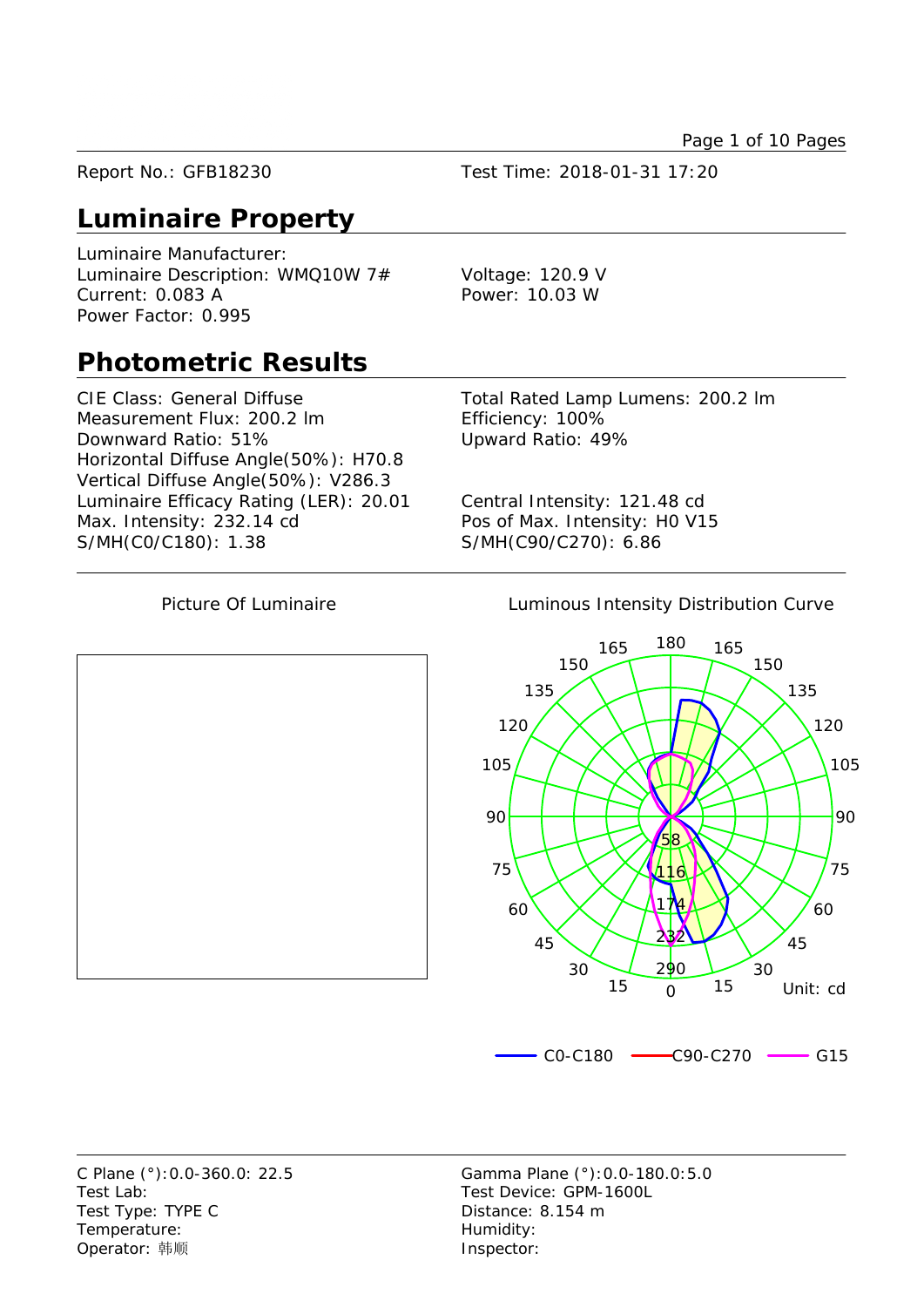

-180 -120 -60 0 60 120 180

C0-C180 C90-C270 Unit: cd

# **Luminous Intensity Distribution Curve**

C Plane (°):0.0-360.0: 22.5 Gamma Plane (°):0.0-180.0:5.0 Test Lab: Test Device: GPM-1600L Test Type: TYPE C COME CONTROLLER Distance: 8.154 m Temperature: Temperature: Temperature: Operator: 韩顺 **Inspector:** 

 $0 - 180$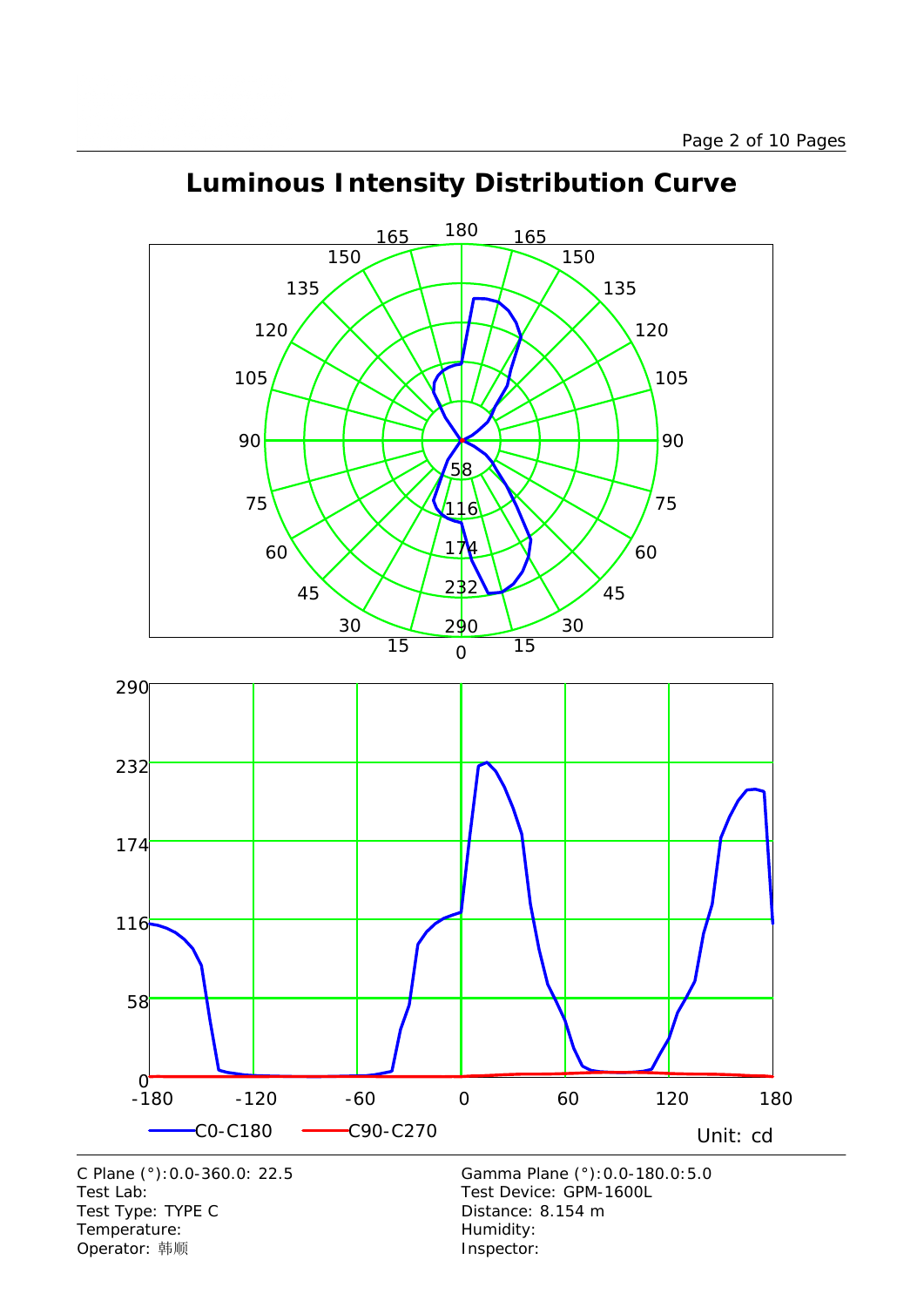

# **Isocandela (rectangle)**



Test Lab: Test Device: GPM-1600L Test Type: TYPE C Distance: 8.154 m Temperature: Temperature: Temperature: Operator: 韩顺 **Inspector:**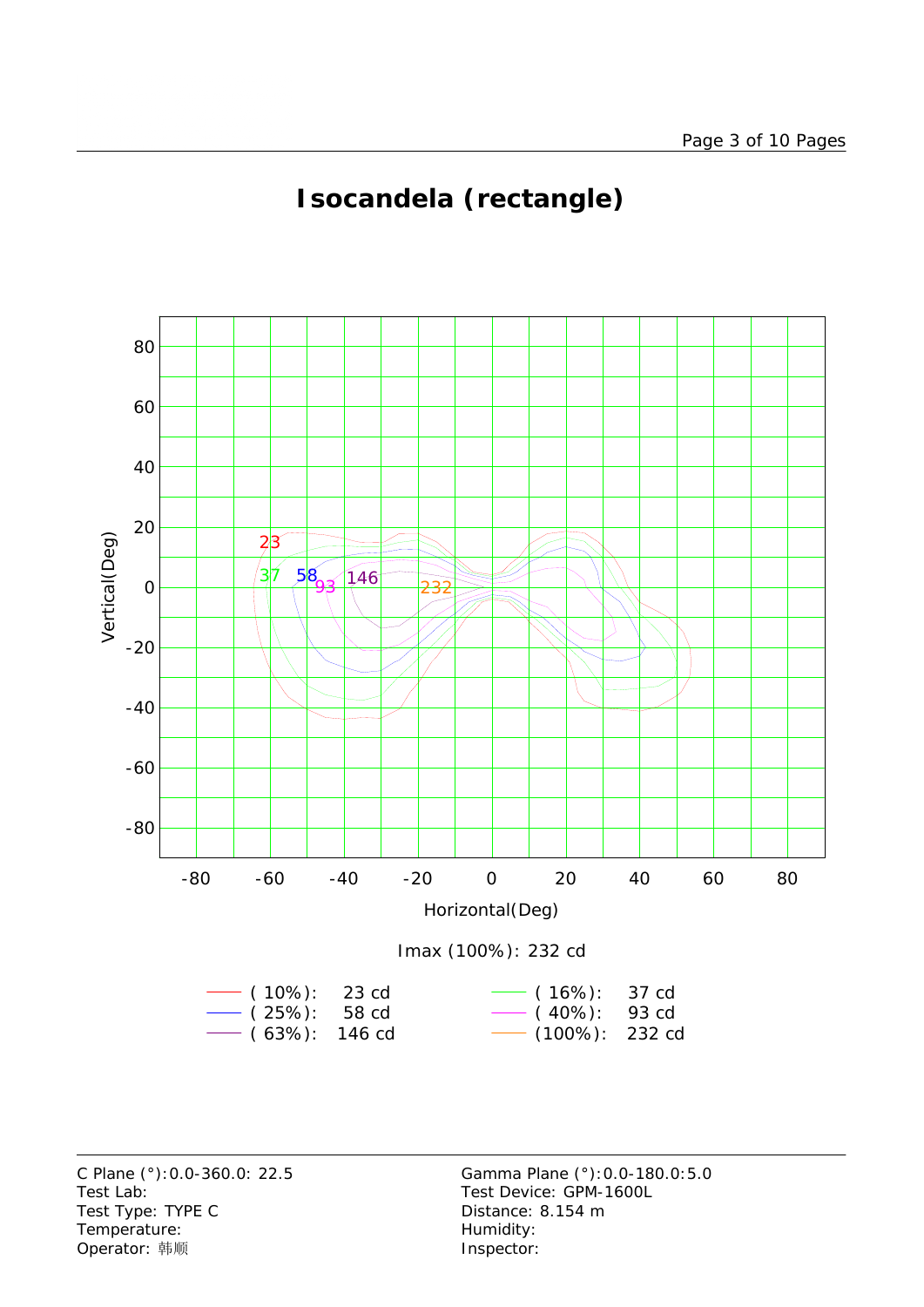

# **IsoLux Plot**

Test Lab:<br>
Test Type: TYPE C<br>
Test Type: TYPE C<br>
Test Type: TYPE C<br>
Test Type: TYPE C Test Type: TYPE C Temperature: Temperature: Temperature: Operator: 韩顺 **Inspector:**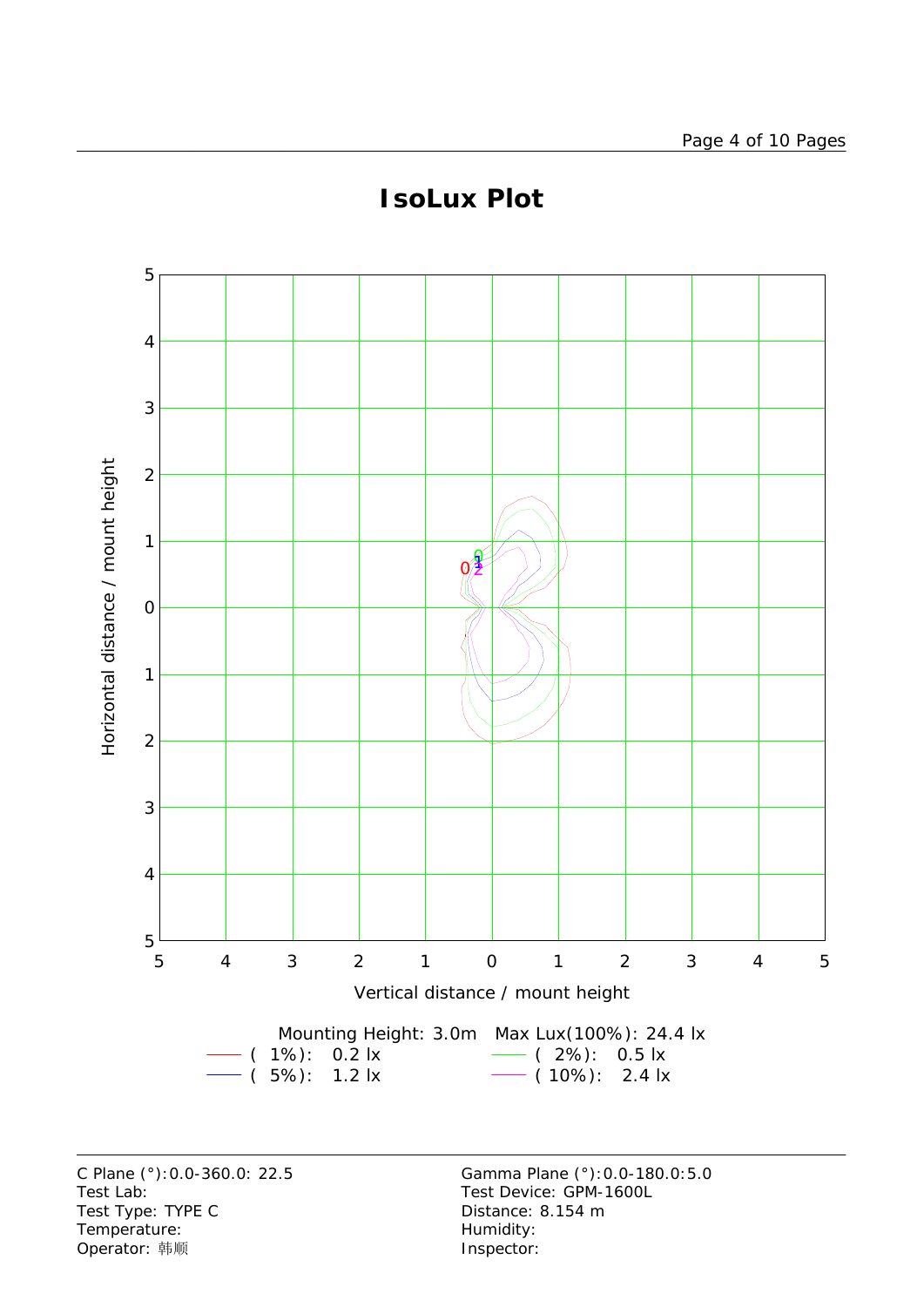Horizontal plane Horizontal plane

|                                            | Flux(E)                                  | Flux(T)<br>9Q                                  |                                     | 80<br>$\geq$     | $\delta$                                | 8O                                   | $\overline{6}$           | 3O                  | <b>NO</b>               | Vertical plane<br>$\vec{0}$          | $\circ$          | $\vec{o}$                        | $\overline{O}$                          | $\frac{1}{20}$    | $-40$              | ģ                  | $\dot{\sigma}$     | $\sum$             | $08-$                       |                    | 6 <sup>o</sup> |              |
|--------------------------------------------|------------------------------------------|------------------------------------------------|-------------------------------------|------------------|-----------------------------------------|--------------------------------------|--------------------------|---------------------|-------------------------|--------------------------------------|------------------|----------------------------------|-----------------------------------------|-------------------|--------------------|--------------------|--------------------|--------------------|-----------------------------|--------------------|----------------|--------------|
| $\infty$                                   | 0.0                                      | 0.0                                            | O.O                                 | O.O              | 0.0                                     | O.0                                  | 0.0                      | O.O                 | O.0                     | 0.0                                  | O.0              | O.0                              | 0.0                                     | O.O               | 0.0                | O.O                | 0.0                | 0.0                | O.0                         | O.0                |                |              |
| $\frac{6}{90}$<br>$\sim$<br>$\overline{0}$ | O.0                                      | 0.1                                            | 0.0                                 | O.O              | 0.0                                     | 0.0                                  | 0.0                      | O.O                 | 0.0                     | 0.0                                  | O.O              | O.0                              | 0.0                                     | O.O               | 0.0                | O.O                | O.0                | O.O                | 0.0                         | O.0                |                |              |
|                                            | $\circ$<br>ö                             | 0.4                                            | O.0                                 | O.0              | O.O                                     | O.O                                  | O.0                      | 0.1                 | 0.1                     | 0.0                                  | O.0              | O.O                              | 0.0                                     | O.0               | O.O                | O. O               | O.0                | O.0                | O.O                         | O.O                |                |              |
|                                            | 0.4                                      | $\overline{\phantom{0}}$<br>$\sigma$           | $\overline{0}$ .                    | $\overline{0}$ . | 0.1                                     | $\overline{0}$ .                     | 0.1                      | O.3                 | 0.4                     | 0.3                                  | $\overline{0}$ . | 0.0                              | 0.0                                     | O.0               | O.0                | O.0                | O.0                | O.0                | O.0                         | O.0                |                |              |
| ģ                                          | N<br>$\sigma$                            | 3.7                                            | $\overline{0}$ .                    | 0.1              | 0.1                                     | $\overline{0}$ .                     | 0.3                      | 0.7                 | $\frac{1}{\circ}$       | 0.8                                  | С.З              | 0.1                              | 0.0                                     | O.O               | O.O                | 0.0                | 0.0                | 0.0                | 0.0                         | O.O                |                |              |
| $-40$                                      | ᡐ<br>.<br>N                              | 7.4                                            | $\overline{0}$ .                    | $\overline{0}$ . | $\overline{0}$ .                        | $\overline{0}$ .                     | 0.4                      | 0.9                 | 1.4                     | 2.0                                  | 1.4              | 0.6                              | 0.2                                     | $\overline{0}$ .  | O.O                | O.O                | O.0                | 0.0                | O.O                         | O.0                |                |              |
| öΰ                                         | ∸<br>$\circ$<br>.<br>ப                   | →<br>$\overline{\phantom{a}}$<br>$\dot{\circ}$ | $\overline{0}$ .1                   | 0.1              | 0.1                                     | $\overline{0}$ .                     | 0.3                      | 0.7                 | $\overrightarrow{.}$    | 2.9                                  | 3.1              | $\mathcal{N}$<br>$\sim$          | $\overline{C}$                          | 0.1               | 0.0                | 0.0                | 0.0                | O.0                | 0.0                         | O.0                |                |              |
| $-20$<br>$\frac{1}{\sqrt{2}}$              | ┙<br>$\sigma$                            | 9.0                                            | $\overline{0}$ .                    | $\overline{0}$ . | 0.1                                     | $\overline{0}$ .                     | 0.1                      | 0.2                 | 0.3                     | $\frac{1}{2}$                        | 2.9              | $\sim$<br>$\infty$               | $\overbrace{\phantom{a}}^{\phantom{a}}$ | 0.1               | O.0                | O. O               | O. O               | 0.0                | 0.0                         | O.O                |                | Area         |
|                                            | N<br>$\infty$                            | $\omega$<br>$\infty$                           | $\overline{0}$ .                    | $\overline{0}$ . | $\overline{0}$ .                        | 0.1                                  | 0.1                      | 0.1                 | $\overline{0}$ .        | 0.1                                  | 1.4              | $\frac{1}{\Omega}$               | 0.2                                     | O.0               | 0.0                | O. O               | O. O               | 0.0                | 0.0                         | O. O               |                |              |
| $\circ$                                    | $\omega$<br>ω                            | 4.4                                            | $\overline{0}$ .                    | $\overline{0}$ . | $\overline{0}$ .                        | $\overline{0}$ .                     | 0.1                      | $\overline{0}$ .    | $\overline{0}$ .        | 0.2                                  | $\frac{1}{6}$    | د<br>$\overline{C}$              | 0.1                                     | O.0               | O.O                | O.O                | O.0                | 0.0                | 0.0                         | O.O                | Unit: Im       | <b>Flux</b>  |
| $\vec{o}$<br>b <sub>2</sub>                | ∸<br>$\circ$<br>.<br>ப                   | 11.9                                           | 0.1                                 | $\overline{0}$ . | $\overline{0}$ .                        | $\overline{0}$ .                     | 0.1                      | O.3                 | 0.6                     | $\frac{1}{6}$                        | 4.3              | 3.7                              | 0.8                                     | $\overline{0}$ .  | 0.0                | O.O                | 0.0                | 0.0                | 0.0                         | O.0                |                | <b>Table</b> |
| $\infty$                                   | ∸<br>C<br>$\infty$                       | 17.0                                           | 0.1                                 | 0.1              | 0.1                                     | 0.2                                  | O.5                      | 0.8                 | ∸<br>.<br>எ             | $\omega$<br>.<br>4                   | U<br>$\sim$      | 4.0                              | $\overline{C}$                          | 0.1               | O. O               | O. O               | 0.0                | O. O               | O. O                        | O. O               |                |              |
| $\uparrow$                                 | ∸<br>$\omega$<br>$\overline{\mathsf{c}}$ | 14.5                                           | $\overline{0}$ .                    | $\overline{0}$ . | $\overline{0}$ .                        | 0.2                                  | $\circ$<br>.<br>எ        | $\frac{1}{\circ}$   | →<br>$\infty$           | $\omega$<br>ö                        | 3.9              | $\sim$<br>$\circ$                | 0.7                                     | 0.1               | O. O               | O.0                | O.0                | O. O               | O.0                         | O. O               |                |              |
|                                            | $\mathbf{N}$<br>$\circ$                  | $\infty$<br>$\infty$                           | $\circ$<br>$\overline{\phantom{a}}$ | $\circ$<br>→     | $\circ$<br>$\overline{\phantom{a}}$     | $\circ$<br>$\sim$                    | $\circ$<br>$\rightarrow$ | $\circ$<br>$\infty$ | $\rightarrow$<br>$\sim$ | $\overline{\phantom{a}}$<br>$\infty$ | →<br>$\circ$     | →<br>$\sigma$                    | $\circ$<br>$\overline{\phantom{0}}$     | $\circ$<br>∸      | $\circ$<br>$\circ$ | $\circ$<br>$\circ$ | $\circ$<br>$\circ$ | $\circ$<br>$\circ$ | $\circ$<br>$\sum_{i=1}^{n}$ | $\circ$<br>$\circ$ |                |              |
| 8O                                         | $\omega$<br>$\circ$                      | 5.0                                            | 0.1                                 | O.<br>→          | $\rm \odot$<br>$\overline{\phantom{a}}$ | $\overline{0}$                       | 0.2                      | 0.4                 | 0.7                     | $\circ$<br>$\infty$                  | 0.9              | $\circ$<br>$\infty$              | $\rm \odot$<br>CΠ                       | 0.2               | 0.0                | 0.0                | O.O                | O.O                | 0.0                         | O.O                |                |              |
| $\infty$                                   | $\circ$<br>$\overline{C}$                | $\frac{1}{8}$                                  | O.0                                 | $\frac{0}{0}$    | O.0                                     | $\overline{0}$ .                     | $\overline{0}$ .         | $\overline{0}$ .    | 0.2                     | 0.2                                  | С.З              | $\circ$<br>$\omega$              | 0.2                                     | $\overline{0}$ .  | O.0                | O.O                | O.0                | $\overline{O}$     | O.O                         | O.0                |                |              |
| $\sum$<br>$\frac{8}{2}$                    | O.O                                      | О.<br>Ю                                        | O.0                                 | $\frac{0}{0}$    | O.0                                     | O.O                                  | $\overline{O}$           | $\frac{0}{0}$       | O.0                     | O.0                                  | O.0              | O.0                              | O.0                                     | $\frac{0}{0}$     | O.0                | O.0                | O.0                | $\overline{O}$     | O.0                         | O.0                |                |              |
|                                            | O.O                                      | 0.1                                            | O.0                                 | $\overline{O}$   | $\overline{O}$                          | O.O                                  | $\overline{O}$           | $\overline{O}$      | O.0                     | O.O                                  | O.0              | O.0                              | O.0                                     | $\frac{0}{0}$     | O.0                | O.O                | O.0                | O.0                | O.0                         | O.O                |                |              |
|                                            |                                          | 102                                            | $\overline{\phantom{0}}$            | $\overline{L}$   | $\frac{1}{2}$                           | $\overline{\phantom{0}}$<br>$\sigma$ | 3.4                      | ó.5                 | 10.4                    | $\overline{\phantom{0}}$<br>8.4      | 27.7             | $\overline{c}$<br>$\overline{N}$ | <b>6.5</b>                              | $\frac{1}{\circ}$ | 0.3                | 0.2                | 0.1                | $\overline{0}$ .   | $\overline{0}$ .            | $\overline{0}$ .   |                |              |
| d σειν (Τθιυχ (Ε)                          | 98                                       |                                                | $\frac{0}{0}$                       | $\frac{0}{0}$    | $\frac{0}{0}$                           | O.0                                  | 0.6                      | С.О                 | 9.2                     | د<br>7.4                             | 27.0             | 21.6                             | 4.8                                     | O.O               | O.0                | O.O                | $\frac{0}{0}$      | $\frac{0}{0}$      | O.0                         | O.0                |                |              |

Test Lab: Test Device: GPM-1600L Test Type: TYPE C<br>Test Type: TYPE C<br>Distance: 8.154 m Temperature: We are the more than the Humidity:<br>
Operator: 韩顺 Network: This are the Museum of the Museo of the Museo of the Museo of the Museo of the Museo of the Museo of the Museo of the Museo of the Museo of the Museo Operator: 韩顺

C Plane (°):0.0-360.0: 22.5 Gamma Plane (°):0.0-180.0:5.0

### Page 5 of 10 Pages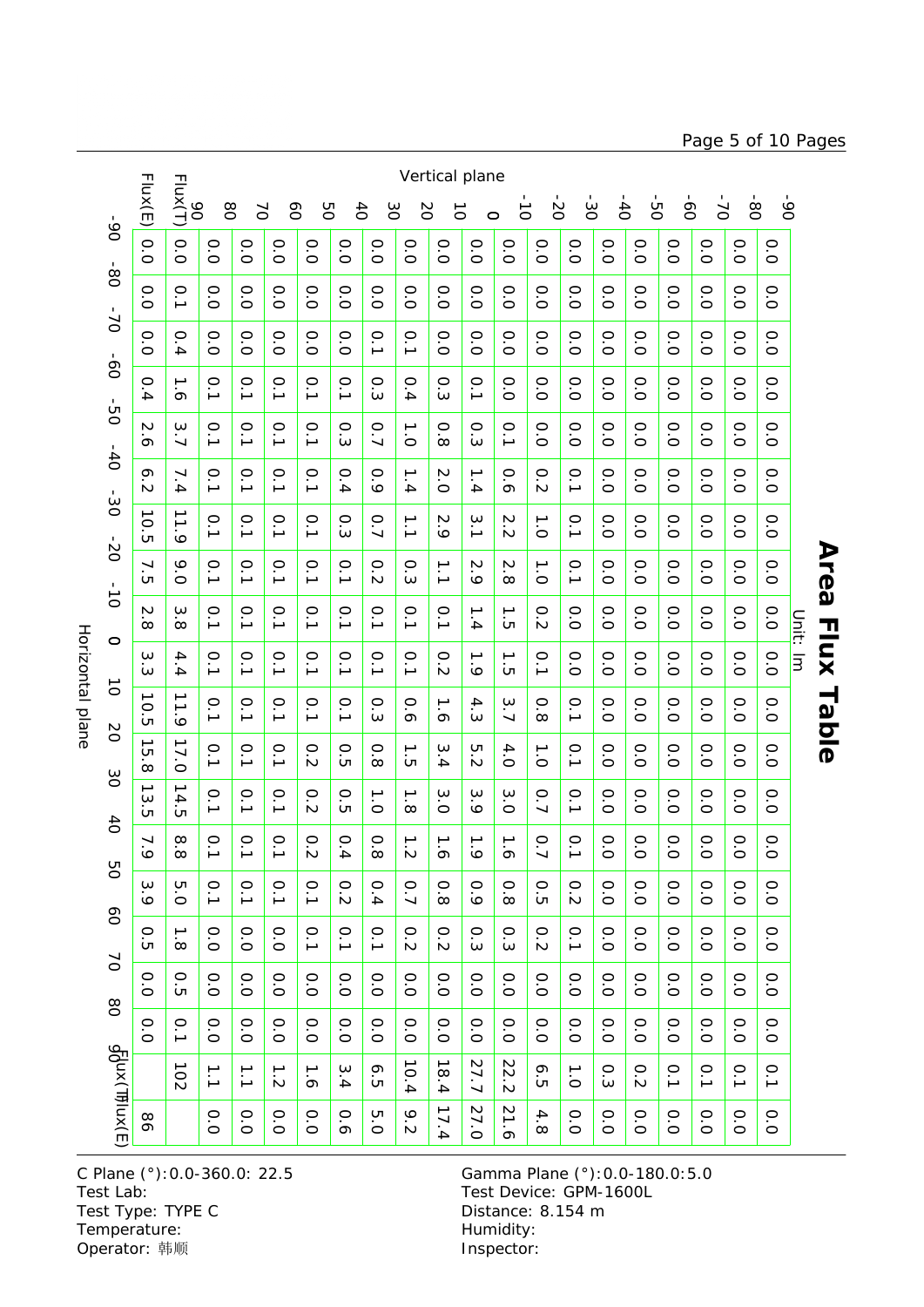

# **The Average Illuminance Effective Figure**

Test Lab: Test Device: GPM-1600L Test Type: TYPE C Distance: 8.154 m Temperature: Temperature: Temperature: Operator: 韩顺 **Inspector:**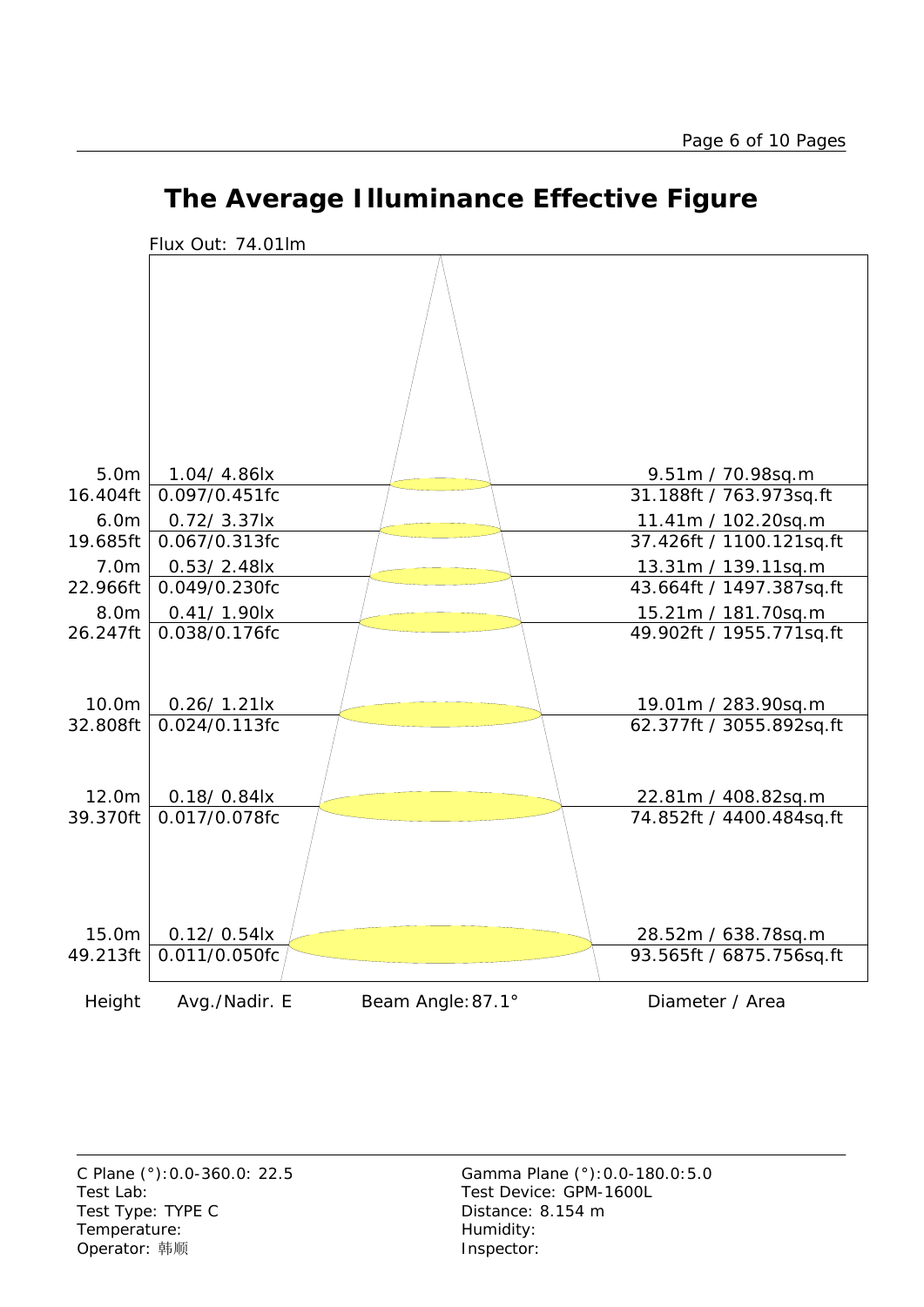| Reflectance:                                       |          |          |                  |                    |          |                    |          |          |          |          |  |  |
|----------------------------------------------------|----------|----------|------------------|--------------------|----------|--------------------|----------|----------|----------|----------|--|--|
| Ceiling (cavity)                                   | 0.7      | 0.7      | 0.5              | 0.5                | 0.3      | 0.7                | 0.7      | 0.5      | 0.5      | 0.3      |  |  |
| Wall                                               | 0.5      | 0.3      | 0.5              | 0.3                | 0.3      | 0.5                | 0.3      | 0.5      | 0.3      | 0.3      |  |  |
| Reference plane                                    | 0.2      | 0.2      | 0.2              | 0.2                | 0.2      | 0.2                | 0.2      | 0.2      | 0.2      | 0.2      |  |  |
| Room dimensions                                    |          |          | Viewed crosswise |                    |          | Viewed endwise     |          |          |          |          |  |  |
| $X=2H$ $Y=2H$                                      | $-1.$ \$ | $-1.$ \$ | $-1.$ \$         | $-1.$ \$           | $-1.$ \$ | $-1.$ \$           | $-1.$ \$ | $-1.$ \$ | $-1.$ \$ | $-1.$ \$ |  |  |
| 3H                                                 | $-1.$ \$ | $-1.$ \$ | $-1.$ \$         | $-1.$ \$           | $-1.$ \$ | $-1.$ \$           | $-1.$ \$ | $-1.$ \$ | $-1.$ \$ | $-1.$ \$ |  |  |
| 4H                                                 | $-1.$ \$ | $-1.$ \$ | $-1.$ \$         | $-1.$ \$           | $-1.$ \$ | $-1.$ \$           | $-1.$ \$ | $-1.$ \$ | $-1.$ \$ | $-1.$ \$ |  |  |
| 6H                                                 | $-1.$ \$ | $-1.$ \$ | $-1.$ \$         | $-1.$ \$           | $-1.$ \$ | $-1.$ \$           | $-1.$ \$ | $-1.$ \$ | $-1.$ \$ | $-1.$ \$ |  |  |
| 8H                                                 | $-1.$ \$ | $-1.$ \$ | $-1.$ \$         | $-1.$ \$           | $-1.$ \$ | $-1.$ \$           | $-1.$ \$ | $-1.$ \$ | $-1.$ \$ | $-1.$ \$ |  |  |
| 12H                                                | $-1.$ \$ | $-1.$ \$ | $-1.$ \$         | $-1.$ \$           | $-1.$ \$ | $-1.$ \$           | $-1.$ \$ | $-1.$ \$ | $-1.$ \$ | $-1.$ \$ |  |  |
| $X = 4H$<br>$Y = 2H$                               | $-1.$ \$ | $-1.$ \$ | $-1.$ \$         | $-1.$ \$           | $-1.$ \$ | $-1.$ \$           | $-1.$ \$ | $-1.$ \$ | $-1.$ \$ | $-1.$ \$ |  |  |
| 3H                                                 | $-1.$ \$ | $-1.$ \$ | $-1.$ \$         | $-1.$ \$           | $-1.$ \$ | $-1.$ \$           | $-1.$ \$ | $-1.$ \$ | $-1.$ \$ | $-1.$ \$ |  |  |
| 4H                                                 | $-1.$ \$ | $-1.$ \$ | $-1.$ \$         | $-1.$ \$           | $-1.$ \$ | $-1.$ \$           | $-1.$ \$ | $-1.$ \$ | $-1.$ \$ | $-1.$ \$ |  |  |
| 6H                                                 | $-1.$ \$ | $-1.$ \$ | $-1.$ \$         | $-1.$ \$           | $-1.$ \$ | $-1.$ \$           | $-1.$ \$ | $-1.$ \$ | $-1.$ \$ | $-1.$ \$ |  |  |
| 8H                                                 | $-1.$ \$ | $-1.$ \$ | $-1.$ \$         | $-1.$ \$           | $-1.$ \$ | $-1.$ \$           | $-1.$ \$ | $-1.$ \$ | $-1.$ \$ | $-1.$ \$ |  |  |
| 12H                                                | $-1.$ \$ | $-1.$ \$ | $-1.$ \$         | $-1.$ \$           | $-1.$ \$ | $-1.$ \$           | $-1.$ \$ | $-1.$ \$ | $-1.$ \$ | $-1.$ \$ |  |  |
| $X = 8H$<br>$Y = 4H$                               | $-1.$ \$ | $-1.$ \$ | $-1.$ \$         | $-1.$ \$           | $-1.$ \$ | $-1.$ \$           | $-1.$ \$ | $-1.$ \$ | $-1.$ \$ | $-1.$ \$ |  |  |
| 6H                                                 | $-1.$ \$ | $-1.$ \$ | $-1.$ \$         | $-1.$ \$           | $-1.$ \$ | $-1.$ \$           | $-1.$ \$ | $-1.$ \$ | $-1.$ \$ | $-1.$ \$ |  |  |
| 8H                                                 | $-1.$ \$ | $-1.$ \$ | $-1.$ \$         | $-1.$ \$           | $-1.$ \$ | $-1.$ \$           | $-1.$ \$ | $-1.$ \$ | $-1.$ \$ | $-1.$ \$ |  |  |
| 12H                                                | $-1.$ \$ | $-1.$ \$ | $-1.$ \$         | $-1.$ \$           | $-1.$ \$ | $-1.$ \$           | $-1.$ \$ | $-1.$ \$ | $-1.$ \$ | $-1.$ \$ |  |  |
| $X = 12H$<br>$Y = 4H$                              | $-1.$ \$ | $-1.$ \$ | $-1.$ \$         | $-1.$ \$           | $-1.$ \$ | $-1.$ \$           | $-1.$ \$ | $-1.$ \$ | $-1.$ \$ | $-1.$ \$ |  |  |
| 6H                                                 | $-1.$ \$ | $-1.$ \$ |                  | $-1.$ \$ $-1.$ \$  | $-1.$ \$ | $-1.$ \$           | $-1.$ \$ | $-1.$ \$ | $-1.$ \$ | $-1.$ \$ |  |  |
| 8H                                                 | $-1.$ \$ | $-1.$ \$ | $-1.$ \$         | $-1.$ \$           | $-1.$ \$ | $-1.$ \$           | $-1.$ \$ | $-1.$ \$ | $-1.$ \$ | $-1.$ \$ |  |  |
| Variations with the observer position at spacings: |          |          |                  |                    |          |                    |          |          |          |          |  |  |
| $S = 1.0H$                                         |          |          |                  | $-1.$ \$/ $-1.$ \$ |          | $-1.$ \$/ $-1.$ \$ |          |          |          |          |  |  |
| $S = 1.5H$                                         |          |          |                  | $-1.$ \$/ $-1.$ \$ |          | $-1.$ \$/ $-1.$ \$ |          |          |          |          |  |  |
| $S = 2.0H$                                         |          |          |                  | $-1.$ \$/ $-1.$ \$ |          | $-1.$ \$/ $-1.$ \$ |          |          |          |          |  |  |

### **UGR Table**

Calculate in accordance with CIE Pub.117. The table is revised with 200lm (8log(F/F0) = -5.6).

Test Lab: Test Device: GPM-1600L Test Type: TYPE C Distance: 8.154 m Temperature: Temperature: Temperature: Operator: 韩顺 **Inspector:**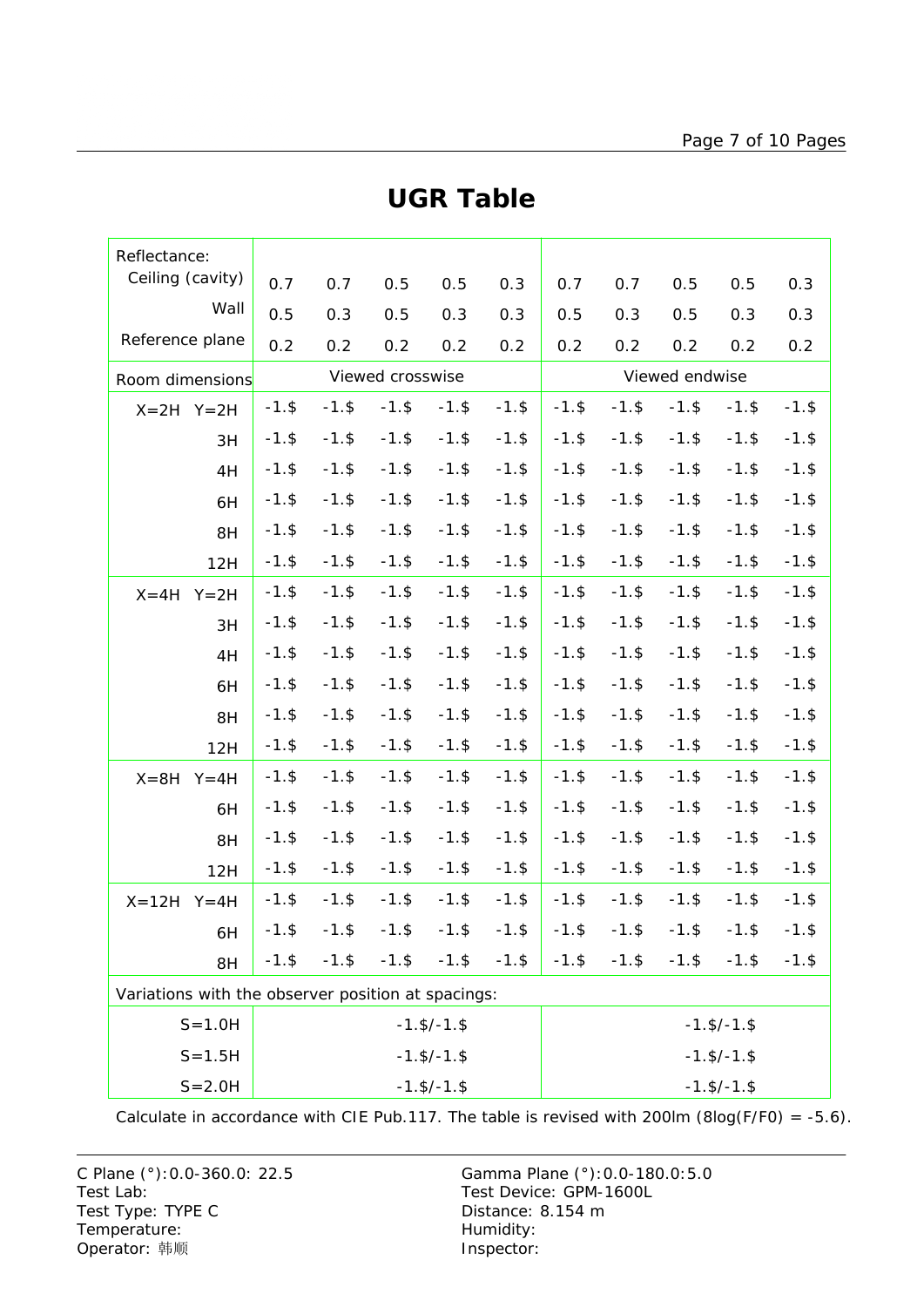Page 8 of 10 Pages



#### **FLUX DISTRIBUTION TABLE BASED ON THE IESNA LUMINAIRE CLASSIFICATION SYSTEM**

| BUG(Backlight, Uplight, Glare) Rating Base On TM-15-07            |                 |  |  |  |  |  |  |  |
|-------------------------------------------------------------------|-----------------|--|--|--|--|--|--|--|
| Asymmetrical Luminaire Types<br>(Type 1,11,111,1V)                | <b>BO U2 GO</b> |  |  |  |  |  |  |  |
| Quadrilateral Symmetrical Luminaire Types<br>(Type V, Area Light) | <b>BO U2 GO</b> |  |  |  |  |  |  |  |

Test Lab: Test Device: GPM-1600L Test Type: TYPE C Distance: 8.154 m Temperature: Temperature: Temperature: Operator: 韩顺 **Inspector:**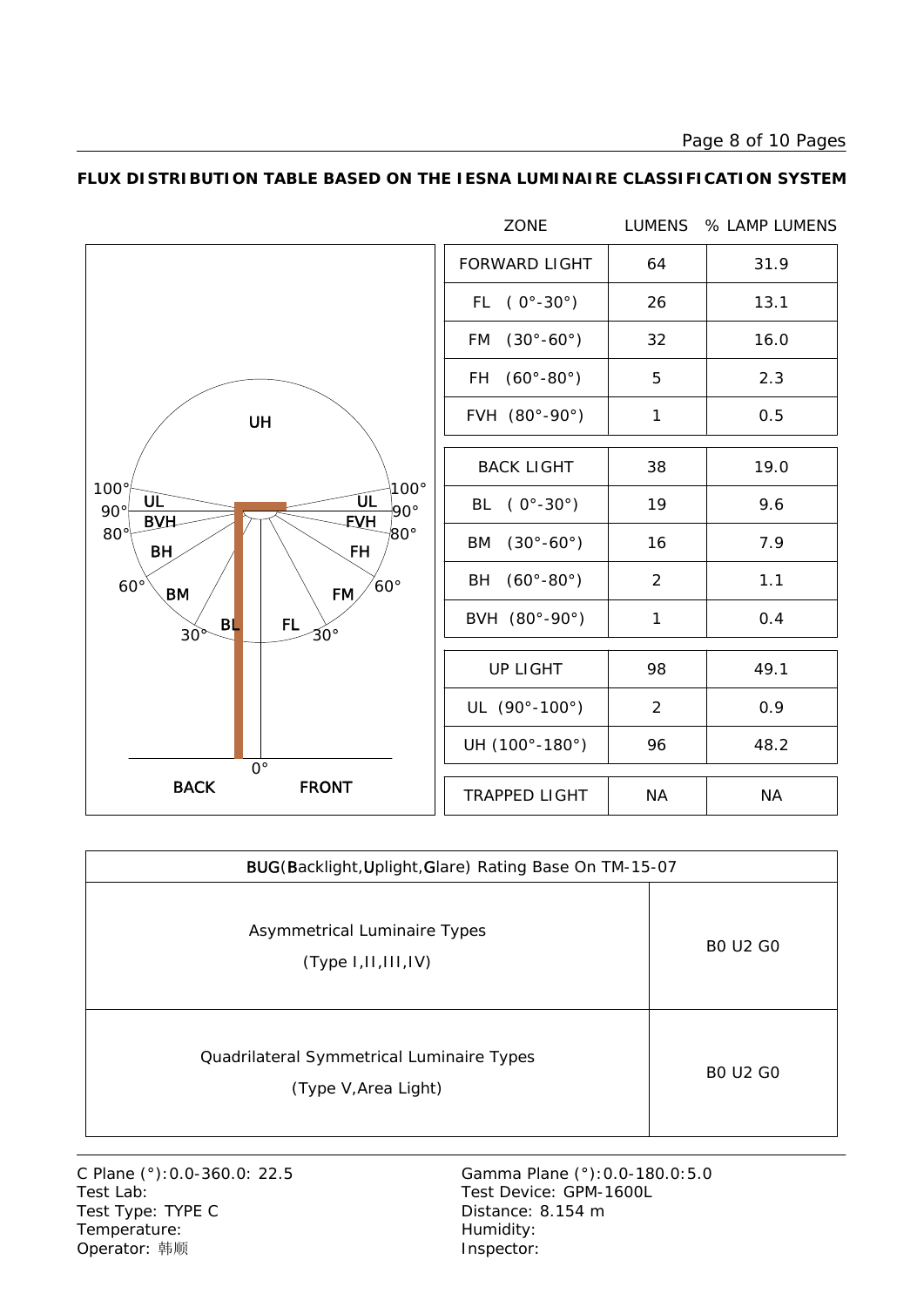# **Candlepower Table**

Unit: cd

|        |       |       |       |       |       |        |        |        |        | onna cu |
|--------|-------|-------|-------|-------|-------|--------|--------|--------|--------|---------|
| G\C    | CO.0  | C22.5 | C45.0 | C67.5 | C90.0 | C112.5 | C135.0 | C157.5 | C180.0 | C202.5  |
| GO.0   | 121.5 | 105.7 | 41.7  | 1.2   | 0.1   | 0.9    | 22.7   | 98.8   | 121.5  | 105.7   |
| G5.0   | 177.8 | 109.2 | 43.8  | 2.0   | 0.5   | 1.6    | 24.2   | 101.7  | 119.4  | 104.4   |
| G10.0  | 229.5 | 112.7 | 45.2  | 2.5   | 0.7   | 2.0    | 25.0   | 103.7  | 117.0  | 102.3   |
| G15.0  | 232.1 | 111.1 | 45.8  | 3.0   | 0.9   | 2.3    | 25.4   | 101.5  | 113.0  | 98.6    |
| G20.0  | 225.6 | 134.3 | 44.8  | 3.3   | 1.2   | 2.5    | 24.8   | 111.1  | 107.0  | 93.0    |
| G25.0  | 213.9 | 165.7 | 42.7  | 3.5   | 1.5   | 2.6    | 23.5   | 148.1  | 97.8   | 84.4    |
| G30.0  | 198.4 | 166.7 | 39.7  | 3.5   | 1.8   | 2.6    | 21.9   | 147.9  | 53.0   | 41.9    |
| G35.0  | 179.2 | 136.7 | 41.8  | 3.4   | 1.9   | 2.6    | 26.5   | 108.7  | 35.0   | 7.2     |
| G40.0  | 127.5 | 107.7 | 38.3  | 3.2   | 2.0   | 2.5    | 34.9   | 77.2   | 4.0    | 3.2     |
| G45.0  | 94.0  | 69.2  | 38.7  | 4.0   | 2.0   | 2.4    | 35.8   | 61.2   | 2.7    | 2.3     |
| G50.0  | 68.3  | 57.8  | 33.5  | 2.8   | 2.0   | 2.3    | 23.0   | 51.6   | 1.5    | 1.3     |
| G55.0  | 55.3  | 47.6  | 17.9  | 2.7   | 2.2   | 2.3    | 15.6   | 41.7   | 0.8    | 0.8     |
| G60.0  | 41.6  | 28.8  | 14.3  | 2.8   | 2.4   | 2.5    | 5.1    | 21.1   | 0.7    | 0.6     |
| G65.0  | 21.1  | 18.5  | 5.2   | 3.0   | 2.6   | 2.8    | 4.1    | 10.1   | 0.5    | 0.5     |
| G70.0  | 7.9   | 6.1   | 4.2   | 3.2   | 2.8   | 3.0    | 3.8    | 4.8    | 0.4    | 0.3     |
| G75.0  | 4.7   | 4.4   | 3.7   | 3.3   | 3.1   | 3.1    | 3.5    | 4.0    | 0.3    | 0.3     |
| G80.0  | 3.8   | 3.7   | 3.5   | 3.3   | 3.2   | 3.2    | 3.3    | 3.7    | 0.2    | 0.2     |
| G85.0  | 3.4   | 3.4   | 3.3   | 3.3   | 3.3   | 3.2    | 3.2    | 3.2    | 0.1    | 0.1     |
| G90.0  | 3.2   | 3.2   | 3.2   | 3.3   | 3.3   | 3.2    | 3.2    | 3.2    | 0.1    | 0.1     |
| G95.0  | 3.2   | 3.2   | 3.2   | 3.3   | 3.3   | 3.3    | 3.3    | 3.3    | 0.2    | 0.2     |
| G100.0 | 3.5   | 3.4   | 3.3   | 3.2   | 3.3   | 3.3    | 3.5    | 3.7    | 0.3    | 0.2     |
| G105.0 | 4.1   | 3.9   | 3.5   | 3.2   | 3.2   | 3.3    | 3.7    | 4.3    | 0.4    | 0.3     |
| G110.0 | 5.5   | 4.9   | 3.9   | 3.2   | 3.0   | 3.2    | 4.2    | 5.9    | 0.6    | 0.5     |
| G115.0 | 17.3  | 12.5  | 4.5   | 3.0   | 2.7   | 3.0    | 5.0    | 17.3   | 0.7    | 0.6     |
| G120.0 | 28.2  | 21.0  | 8.1   | 2.8   | 2.5   | 2.8    | 12.0   | 24.6   | 0.9    | 0.8     |
| G125.0 | 47.4  | 41.2  | 15.8  | 2.7   | 2.3   | 2.7    | 17.1   | 45.6   | 1.3    | 1.1     |
| G130.0 | 58.5  | 50.6  | 27.9  | 2.7   | 2.1   | 2.8    | 31.1   | 55.5   | 2.3    | 1.5     |
| G135.0 | 70.6  | 60.2  | 35.5  | 2.9   | 2.0   | 3.2    | 34.7   | 66.2   | 3.2    | 2.7     |
| G140.0 | 105.8 | 73.7  | 36.3  | 4.2   | 2.0   | 3.1    | 29.2   | 103.4  | 4.8    | 3.8     |
| G145.0 | 127.4 | 108.1 | 34.5  | 3.3   | 1.9   | 3.3    | 22.8   | 119.0  | 41.3   | 32.9    |
| G150.0 | 176.5 | 144.2 | 37.5  | 3.4   | 1.8   | 3.5    | 24.1   | 162.5  | 82.1   | 47.5    |
| G155.0 | 191.9 | 162.2 | 40.6  | 3.5   | 1.5   | 3.6    | 26.2   | 143.8  | 94.6   | 81.4    |
| G160.0 | 203.9 | 142.4 | 43.2  | 3.5   | 1.2   | 3.5    | 27.7   | 119.1  | 101.6  | 88.3    |
| G165.0 | 211.7 | 108.3 | 44.5  | 3.2   | 0.9   | 3.2    | 28.2   | 109.9  | 106.5  | 92.6    |
| G170.0 | 212.3 | 105.2 | 44.2  | 2.8   | 0.7   | 2.8    | 27.6   | 111.5  | 109.6  | 95.5    |
| G175.0 | 210.6 | 102.4 | 43.4  | 2.2   | 0.6   | 2.2    | 26.5   | 109.1  | 111.7  | 97.3    |
| G180.0 | 112.9 | 98.7  | 41.7  | 1.4   | 0.1   | 1.3    | 24.9   | 105.2  | 112.9  | 98.7    |

C Plane (°): 0.0-360.0: 22.5 Gamma Plane (°): 0.0-180.0: 5.0<br>Test Lab: Test Device: GPM-1600L Test Type: TYPE C Distance: 8.154 m Temperature: We are the more than the Humidity:<br>
Operator: 韩顺 Network: This are the Museum of the Museo of the Museo of the Museo of the Museo of the Museo of the Museo of the Museo of the Museo of the Museo of the Museo Operator: 韩顺

Test Device: GPM-1600L